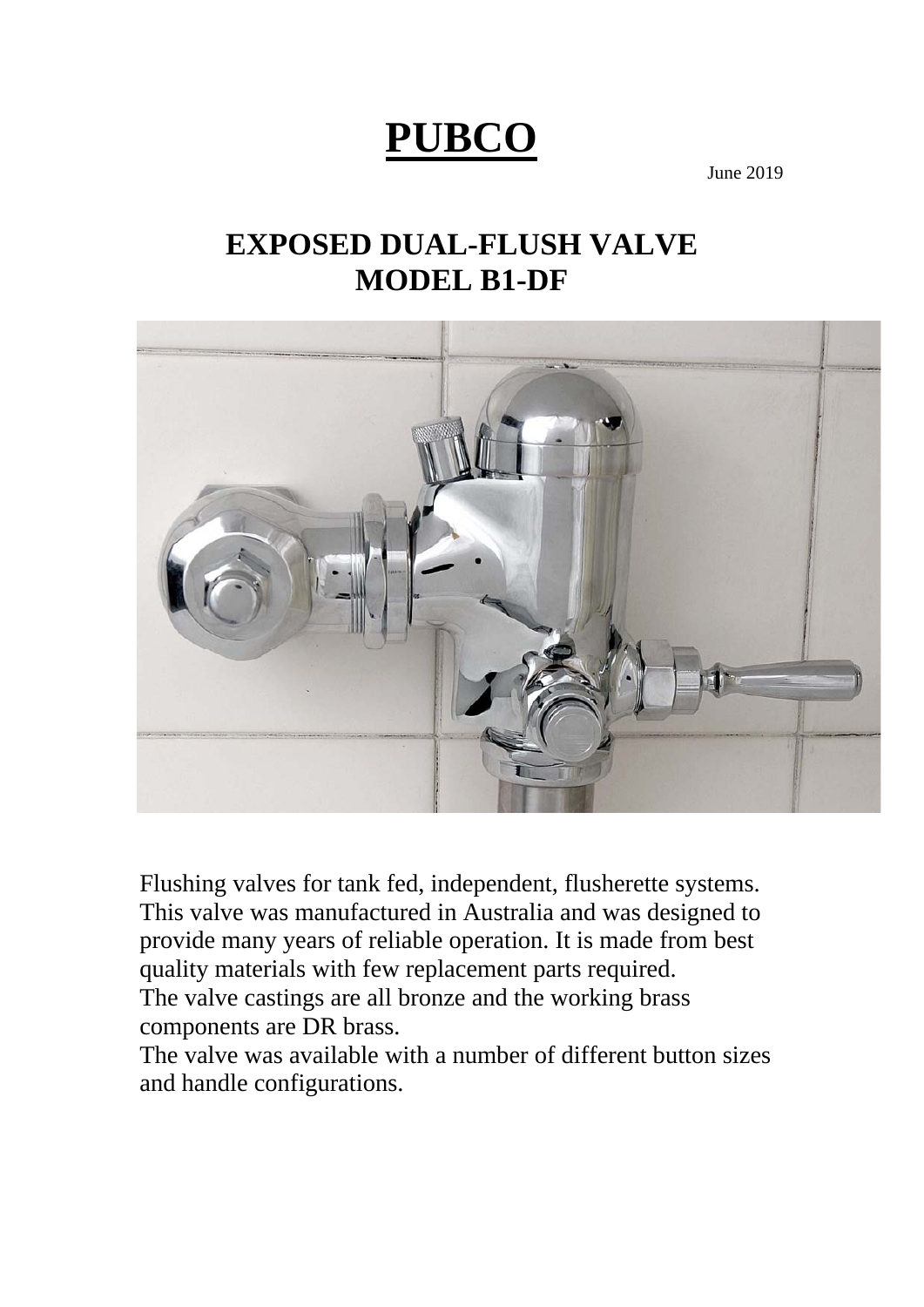## **SPECIFICATIONS**

### **PRESSURE** 30 to 300 kPa static pressure.

Pipe sizing must be adequate to provide a minimum flow pressure of 24 kPa and must be verified by qualified designers.

### **INLET AND OUTLET CONNECTIONS (40mm nom.)**

Inlet thread is 1 ½ inch BSP female and outlet is 1 ½ inch BSP male with compression rubber seal for sealing 1 ½ inch tubing. Adjustable coupling with the stop valve to give a centre distance of 127 mm +/- 10 mm.







**BUTTONS**  Buttons were available in different sizes.